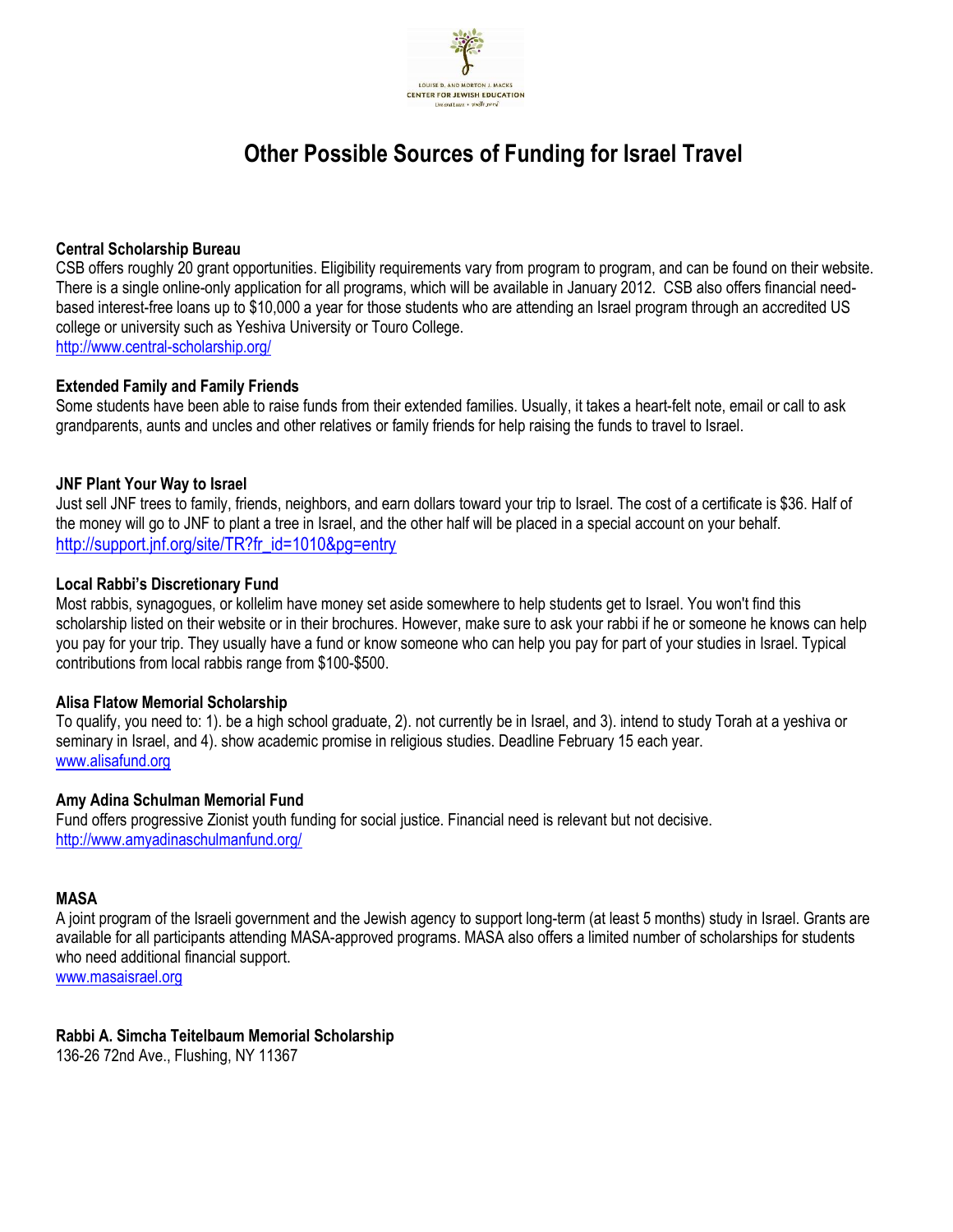# Scholarships to Study in Israel

This site lists funding options primarily, though not exclusively, for recent Ba'alei Tshuva. They offer scholarships to offset airfare costs.

http://studyinisrael.org/

## Trips to Israel

Your one-stop online resource for a choice of subsidized trips to Israel for Jewish college students and young professionals. https://tripstoisrael.org/

## NCSY Alumni's Guide to Funding Your Year of INSPIRATION in Israel!

The OU has compiled a list of possible sources of funding. http://alumni.ncsy.org/news/ncsy-alumnis-guide-to-funding-your-year-of-inspiration-in-israel/

## Helyn B. Reich Memorial Scholarship

Reich scholarships are awarded each fall and spring to a limited number of American students who choose to study at one of several designated Israeli universities or attend post-college long-term programs. https://www.azm.org/helyn-b-reich-memorial-scholarship

#### American Jewish League for Israel

The Screening Committee will consider each student's merit regardless of whether or not there is financial need. Qualified individuals must be accepted for credit at one of the following Israeli institutions of higher learning (NOTE: we will consider study at other qualified university and study programs): Bar-Ilan University; Ben-Gurion University of the Negev; University of Haifa; The Hebrew University of Jerusalem; Interdisciplinary Center; The Pardes Institute of Jewish Studies; Technion - Israel Institute of Technology; Tel Aviv University; The Weizmann Institute of Science

http://www.americanjewishleague.com/scholarships/

## Work Study or "Moral Obligations"

Contact your prospective seminary or yeshiva to see if they offer a tuition break which you either work off while you are a student there or agree to pay back once you begin working.

#### Worth Trying

Contact other Jewish and Israel-oriented organizations that you (or your parents) are associated and ask if they offer any funding for Israel travel for teens.

# The following Scholarships are for Students going to Israel via a College Program

# GE-Reagan Foundation Scholars

GE-Reagan Foundation Scholars are among America's foremost young leaders who personify the values that President Reagan took to Washington and inspired a nation with three decades ago. Like President Reagan, candidates use the formative experiences of their youth to lead, serve and pursue a life of purpose and significance, both individually and for their communities.

http://www.reaganfoundation.org/ge-scholarship.aspx

# Girls Gone Great

We believe young women have a voice, great ideas, make contributions, have hopes and dreams...and, WomanTalk Live celebrates them all!

Apply — The Grace Erline Memorial Scholarship Fund (graceerlinescholarship.org)

# 2014 Esperanza Scholarship

In Spring 2014, the Esperanza Education Fund will award scholarships of at least \$5,000 and up to \$20,000 to immigrant students in the District of Columbia, Maryland, and Virginia to attend public colleges and universities, regardless of ethnicity, national origin, or immigration status.

http://www.esperanzafund.org/